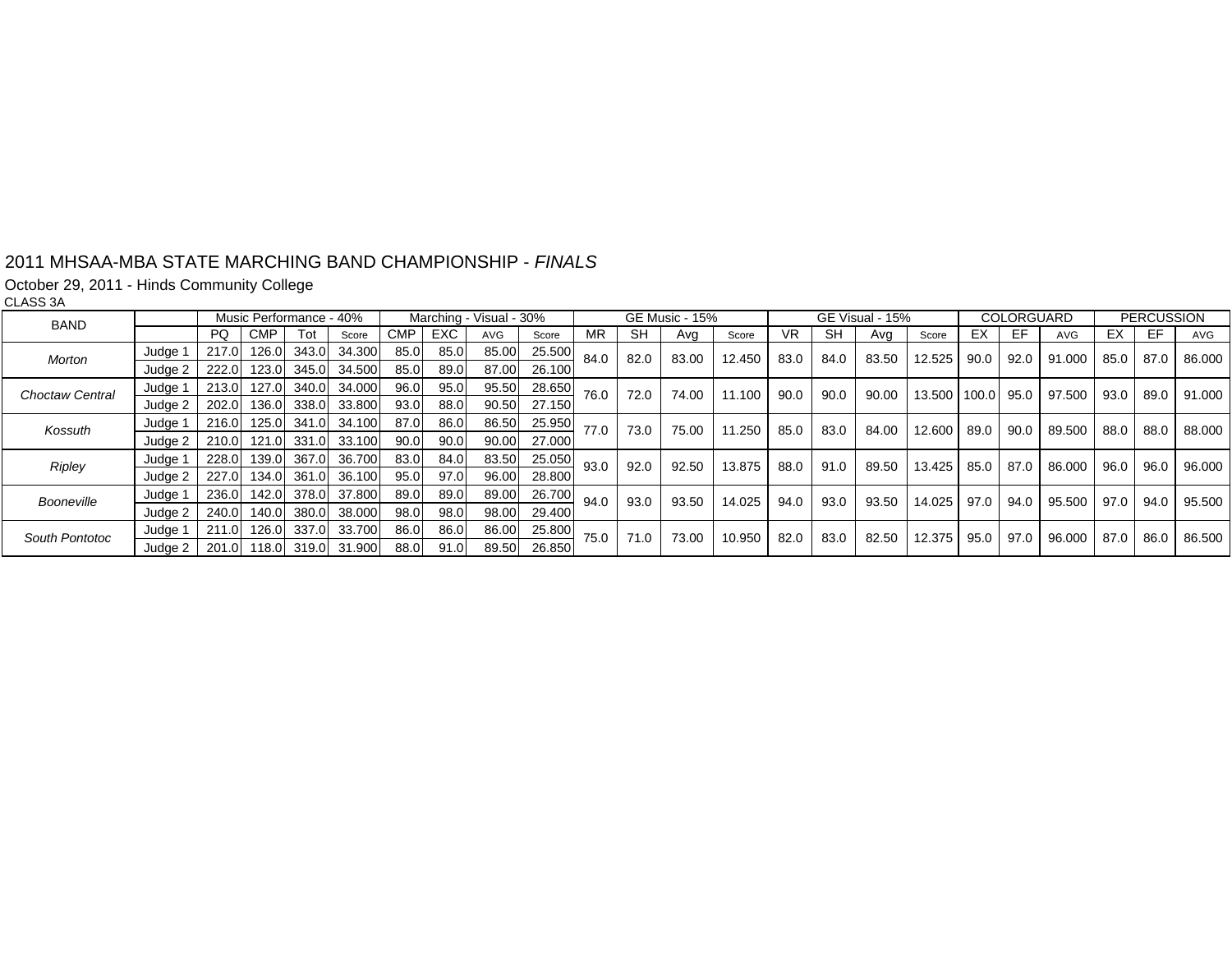## 2011 MHSAA-MBA STATE MARCHING BAND CHAMPIONSHIP - FINALS - MHSAA-MBA STATE MARCHING BAND CHAMPIONSHIP<br>October 29, 2011 - Hinds Community College

### SCORING SUMMARY

| BAND            |                    | <b>MUSIC</b>       | <b>VISUAL</b>      |         |              | <b>GENERAL EFFECT</b> |  |        |
|-----------------|--------------------|--------------------|--------------------|---------|--------------|-----------------------|--|--------|
|                 | JUDGE <sub>1</sub> | JUDGE <sub>2</sub> | JUDGE <sub>1</sub> | Judge 2 | <b>MUSIC</b> | <b>VISUAL</b>         |  |        |
| Morton          | 34.300             | 34.500             | 25.500             | 26.100  | 12.450       | 12.525                |  |        |
| Choctaw Central | 34.000             | 33.800             | 28.650             | 27.150  | 11.100       | 13.500                |  |        |
| Kossuth         | 34.100             | 33.100             | 25.950             | 27.000  | 11.250       | 12.600                |  | Α      |
| Ripley          | 36.700             | 36.100             | 25.050             | 28.800  | 13.875       | 13.425                |  | C<br>ٮ |
| Booneville      | 37.800             | 38.000             | 26.700             | 29.400  | 14.025       | 14.025                |  | C      |
| South Pontotoc  | 33.700             | 31.900             | 25.800             | 26.850  | 10.950       | 12.375                |  | O      |

| CLASS         |
|---------------|
| $\frac{3}{4}$ |

#### FINAL RESULTS

| <b>BAND</b>            | <b>MUSIC</b> |           | <b>VISUAL</b> |           | <b>GEN EFFECT</b> |                |              | <b>COLOR GUARD</b> |                    | PERCUSSION  |              |             |              |             |
|------------------------|--------------|-----------|---------------|-----------|-------------------|----------------|--------------|--------------------|--------------------|-------------|--------------|-------------|--------------|-------------|
|                        | AVERAGE      | <b>RK</b> | AVERAGE       | <b>RK</b> | <b>TOTAL</b>      | <b>RK</b>      | <b>TOTAL</b> | <b>PENALTIES</b>   | <b>FINAL SCORE</b> | <b>RANK</b> | <b>SCORE</b> | <b>RANK</b> | <b>SCORE</b> | <b>RANK</b> |
| <b>Morton</b>          | 34.400       | 3         | 25,800        | 6         | 24.975            | 3              | 85.175       |                    | 85.175             | 4           | 91.000       | 4           | 86.000       | 6           |
| <b>Choctaw Central</b> | 33,900       | 4         | 27.900        | ာ         | 24.600            | 4              | 86.400       |                    | 86.400             | 3           | 97.500       |             | 91.000       | ົ           |
| Kossuth                | 33,600       | 5         | 26.475        | 4         | 23.850            | 5              | 83.925       |                    | 83.925             | ა           | 89.500       | 5           | 88.000       | 4           |
| Ripley                 | 36.400       | 2         | 26.925        | 3         | 27.300            | $\overline{2}$ | 90.625       |                    | 90.625             | ⌒           | 86.000       | 6           | 96.000       |             |
| Booneville             | 37,900       |           | 28.050        |           | 28.050            |                | 94.000       |                    | 94.000             |             | 95.500       | 3           | 95.500       |             |
| South Pontotoc         | 32,800       | 6         | 26.325        | 5         | 23.325            | 6              | 82.450       |                    | 82.450             | 6           | 96.000       | ◠           | 86.500       | b           |